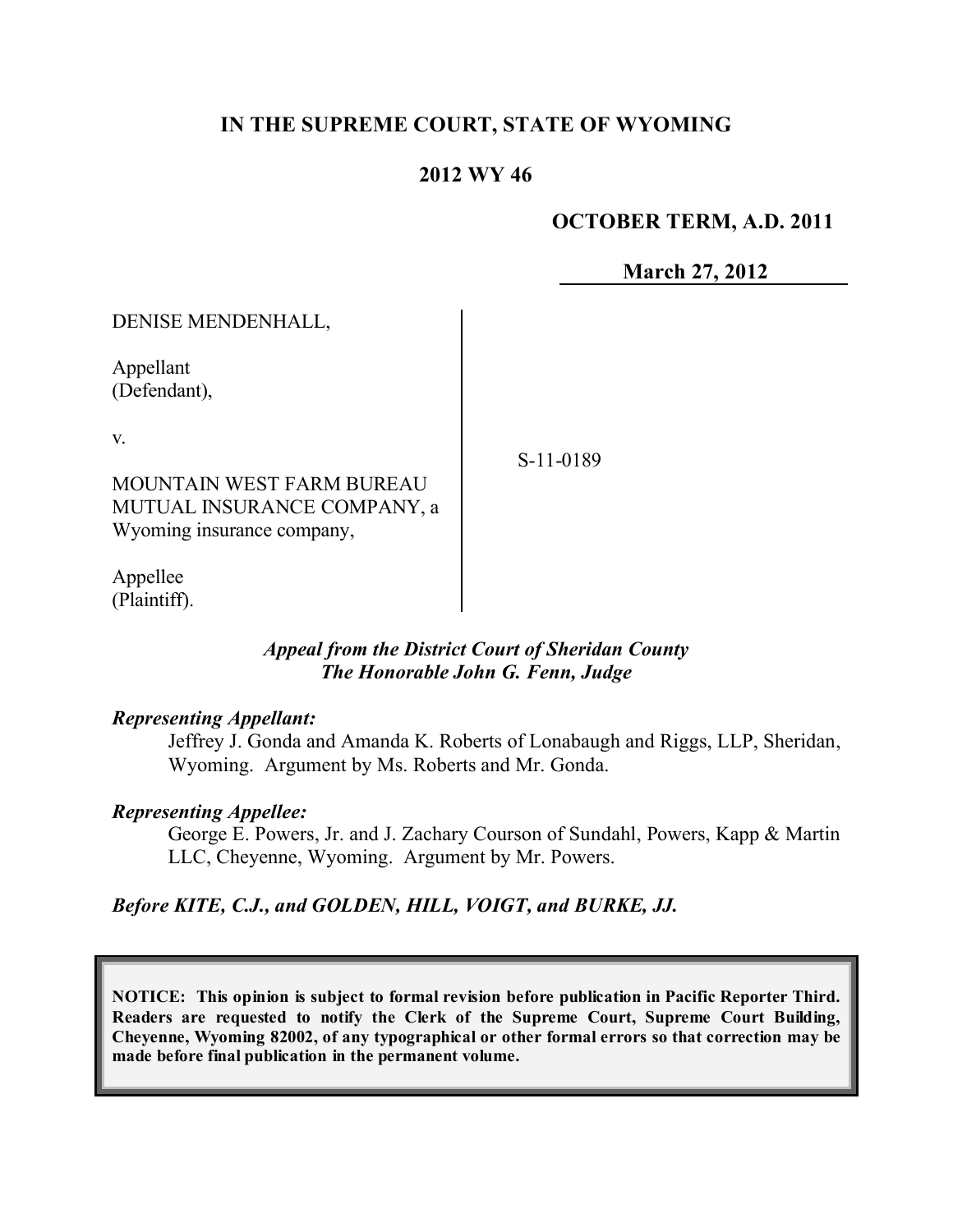#### **VOIGT, Justice.**

[¶1] The appellant, Denise Mendenhall (Mendenhall), was injured when she was involved in a motor vehicle accident. The other vehicle involved in the accident, a 1997 Ford truck, was listed on two different insurance policies: an Allstate Insurance Company (Allstate) policy issued to Jeremy Lucas (Lucas) and a Mountain West Farm Bureau Mutual Insurance Company (Mountain West) policy issued to Wyoming Electric Company, Inc. (Wyoming Electric). The Appellee, Mountain West, filed a complaint for declaratory judgment, requesting that the district court find that Mountain West did not have to cover the truck under the policy because the person driving the truck at the time could not be considered an "insured." Mendenhall and Mountain West filed crossmotions for summary judgment. The district court granted summary judgment in favor of Mountain West, finding that the owner of Wyoming Electric had given the truck to Lucas and, therefore, the truck was no longer covered under the company's insurance policy. Mendenhall appeals the district court's decision, arguing that Mountain West should be required to pay under the policy because the truck was titled and registered in the name of Wyoming Electric, and was still listed as a specific vehicle on the Mountain West policy. We affirm the district court's order.

#### **ISSUE**

[¶2] Whether the district court erred when it determined that ownership of the 1997 Ford truck passed by an *inter vivos* gift from Wyoming Electric to Lucas before the date of the accident.

#### **FACTS**

[¶3] In January 2008, Lucas told David Nelson (Nelson), the owner of Wyoming Electric, that he was looking to acquire a pickup truck. Nelson decided to give Lucas one of the old company trucks. Lucas took the keys to the 1997 Ford truck from the Wyoming Electric office, took possession of the truck, and retained possession of the truck. Lucas was responsible for all the expenses associated with the truck, and on January 29, 2008, he added the truck to his Allstate automobile insurance policy. Nelson and Wyoming Electric did not exercise any control over the truck after Lucas drove it off the company lot. However, Nelson and Lucas did not apply for a new certificate of title reflecting Lucas as the owner of the truck until April 16, 2008. Additionally, the truck's registration and plates remained in Wyoming Electric's name and the truck was not removed from Wyoming Electric's Mountain West insurance policy.

[¶4] On March 3, 2008, while using the truck with Lucas' permission, Alicia Rocovits was involved in a motor vehicle accident, causing injuries to Mendenhall. After the accident, Mendenhall submitted claims to Allstate and Mountain West. Mountain West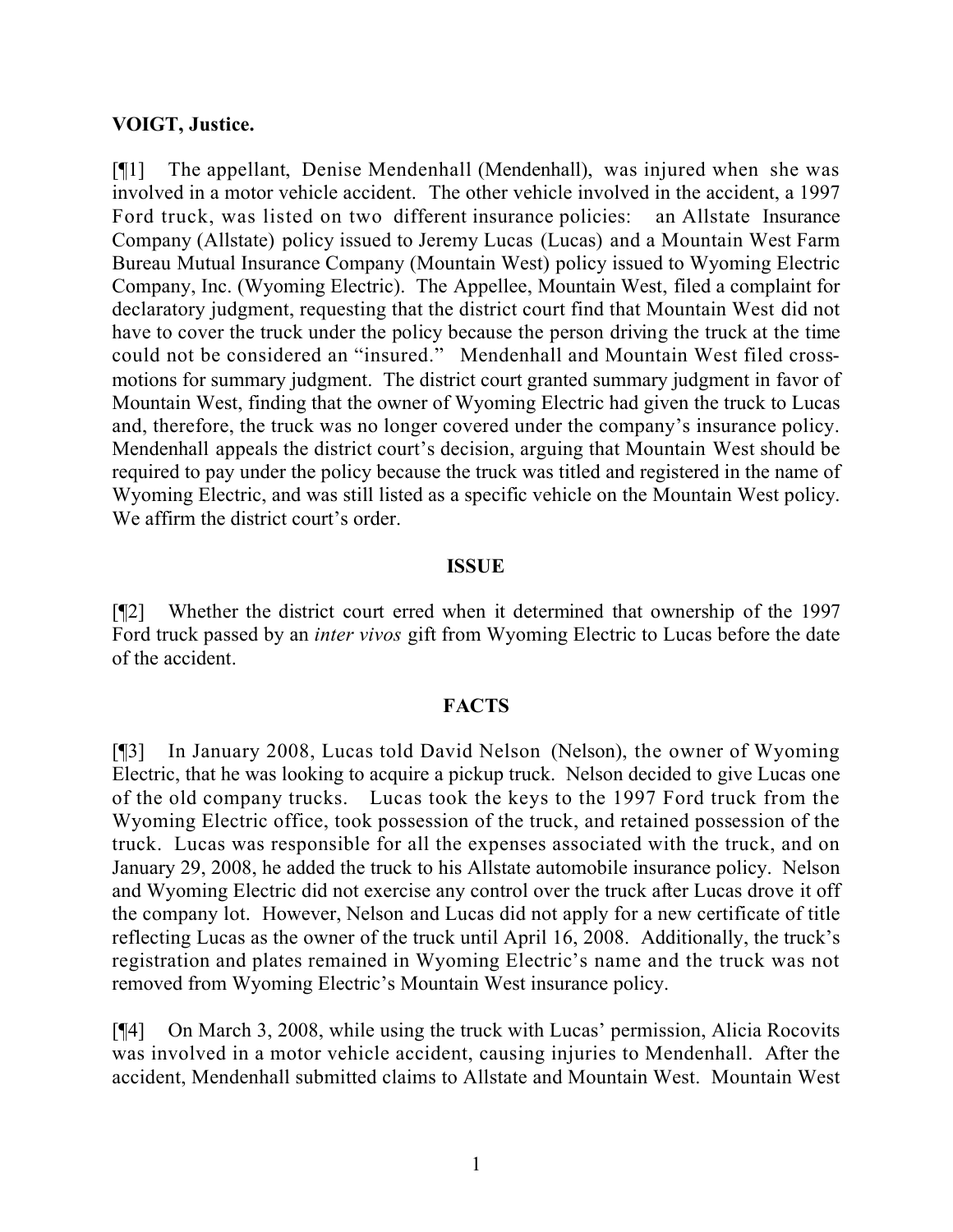denied coverage and filed a petition for declaratory judgment, seeking an order that it did not have to provide coverage under Wyoming Electric's policy.

# **STANDARD OF REVIEW**

[¶5] When reviewing a district court's decision to grant a motion for summary judgment, this Court uses the following standard of review:

> Summary judgment is appropriate when there are no genuine issues of material fact and the moving party is entitled to judgment as a matter of law. W.R.C.P. 56(c); *Metz Beverage Co. v. Wyoming Beverages, Inc.*, 2002 WY 21, ¶ 9, 39 P.3d 1051, 1055 (Wyo. 2002). "A genuine issue of material fact exists when a dispute of fact, if it were proven, would establish or refute an essential element of a cause of action or a defense that the parties have asserted." *Id.* Because summary judgment involves a purely legal determination, we undertake *de novo* review of a trial court's summary judgment decision. *Glenn v. Union Pacific R.R. Co.*, 2008 WY 16, 16, 176 P.3d 640, 642 (Wyo. 2008).

*Hageman v. Goshen Cnty. Sch. Dist. No. 1*, 2011 WY 91, ¶ 5, 256 P.3d 487, 491 (Wyo. 2011) (quoting *Jacobs Ranch Coal Co. v. Thunder Basin Coal Co., LLC*, 2008 WY 101, ¶ 8, 191 P.3d 125, 128-29 (Wyo. 2008)).

## **DISCUSSION**

[¶6] Mendenhall claims that the district court erred when it granted summary judgment in favor of Mountain West, finding that Wyoming Electric no longer owned the 1997 Ford truck and, therefore, Mountain West did not have to provide coverage for the truck. Specifically, Mendenhall argues that the district court should have determined that, because Wyoming Electric was still listed as the vehicle owner on the certificate of title and registration, Wyoming Electric was still the legal owner of the truck at the time of the accident. While the parties' briefings in this case are extensive, the question can be narrowed down rather succinctly: As a matter of law, can an *inter vivos* gift overcome the presumption of ownership in a certificate of title? We find that it can, and specifically does so here.

[¶7] It appears that both parties agree that we must look to Wyoming law to find the definition of "owner" as used in the insurance policy, as there is not a definition of owner contained in the policy. Mendenhall focuses on Wyo. Stat. Ann.  $\S 31$ -1-101(a)(xiv) (LexisNexis 2011) of the motor vehicle statutes, which states: "'Legal owner' means all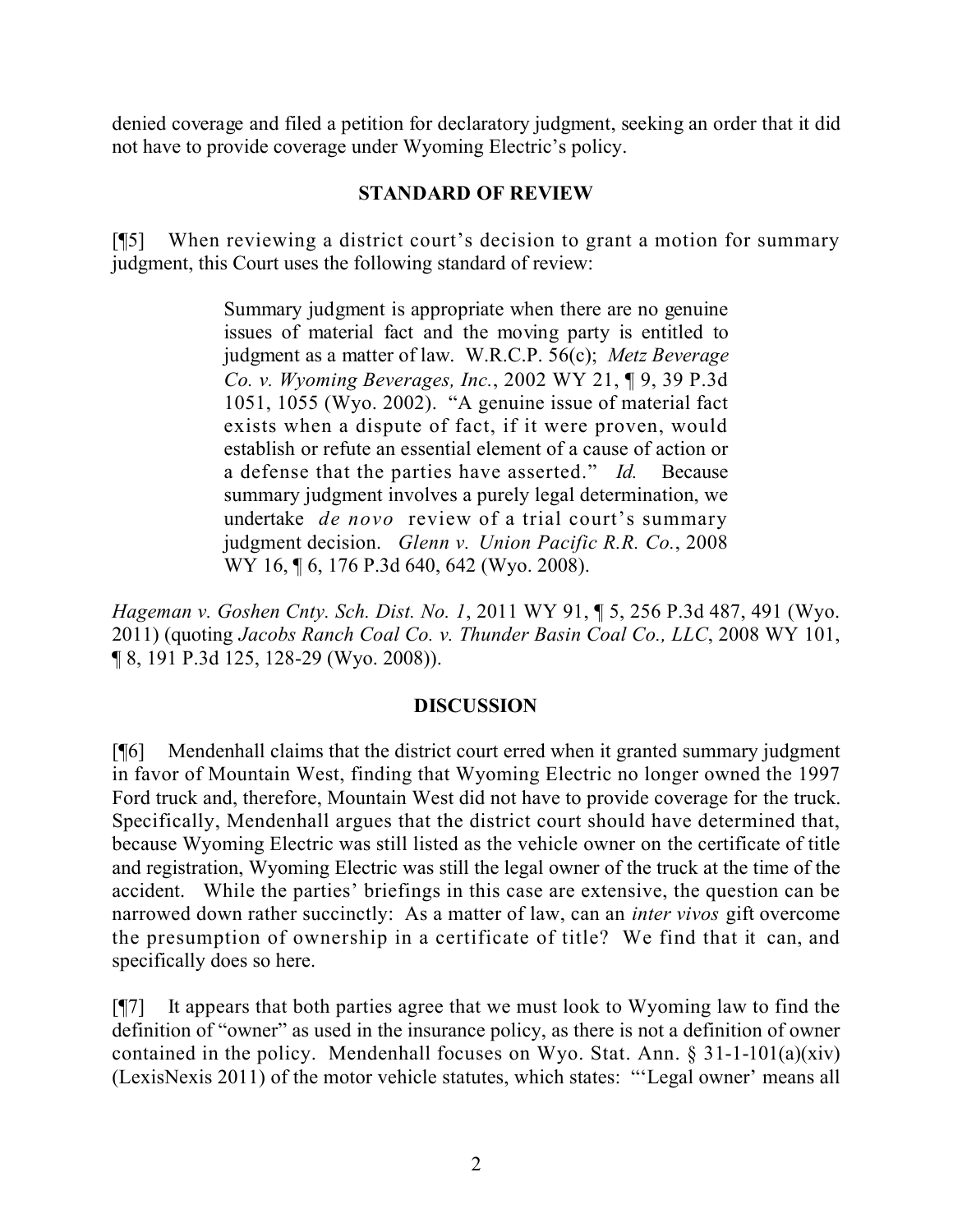persons in whose name a valid certificate of title has been issued[.]" Further, Wyo. Stat. Ann. § 31-1-101(a)(xviii) (LexisNexis 2011) defines "owner" as:

(A) The legal owner as defined by W.S.  $31-1-101(a)(xiv)$ ; or

(B) A person, other than a lienholder, who leases a vehicle and is entitled to lawful use and possession of a vehicle subject to a security interest in another person but excluding a lessee under a lease not intended as security.

[¶8] While, on its face, the definition of "legal owner" appears fairly straightforward, the other motor vehicle statutes demonstrate that the legislature did not intend for the name on the certificate of title to be the decisive factor in determining ownership of a motor vehicle in all cases. In fact, Wyo. Stat. Ann. § 31-2-103(d) (LexisNexis 2011) specifically states that, "[c]ertificates of title are valid for the vehicle so long as the vehicle is owned or held by the person in whose name the title was issued. A certificate of title is prima facie proof of ownership of the vehicle for which the certificate was issued."<sup>1</sup> This statute makes clear that the legislature anticipated that a certificate of title may reflect the name of an individual who is no longer the "owner" of the vehicle, rendering the certificate invalid. While a certificate of title may reflect the presumed owner of a vehicle, that presumption may be overcome by other evidence.

[¶9] "It is well established that '[a]ll kinds of personal property which are capable of manual delivery and of which the title either legal or equitable can be transferred by delivery may be the subject-matter of a valid gift.'" *McKinney v. Timber Equip., Inc.*, 288 S.E.2d 610, 611 (Ga. Ct. App. 1982) (quoting *Underwood v. Underwood*, 159 S.E. 725, 726 (Ga. Ct. App. 1931)); *see also Poirot v. Gundlach*, 1 N.E.2d 801, 803 (Ill. App. Ct. 1936) ("Every species of property, real and personal, legal or equitable, in possession, reversion or remainder, vested or contingent, incorporeal as well as corporeal, and including choses in action, may be the subject of a gift inter vivos."). In Wyoming, three elements must be present before personal property can be transferred through a valid *inter vivos* gift: "(1) a present intention to make an immediate gift; (2) actual or constructive delivery of the gift that divests the donor of dominion and control; and (3) acceptance of the gift by the donee." *Kenyon v. Abel*, 2001 WY 135, ¶ 10, 36 P.3d 1161, 1165 (Wyo. 2001).

[¶10] The parties agree that Nelson gave Lucas the truck; that Lucas removed the keys from the Wyoming Electric office and took possession of the truck; that Lucas was

 $\overline{a}$ 

<sup>&</sup>lt;sup>1</sup> We have previously defined *prima facie* evidence as "'evidence which, if unexplained or uncontradicted is sufficient to sustain a judgment in favor of the issue which it supports, but which may be contradicted by other evidence.'" *Evans v. State*, 655 P.2d 1214, 1221 (Wyo. 1982) (quoting *State v. Haremza*, 515 P.2d 1217, 1222 (Kan. 1973)).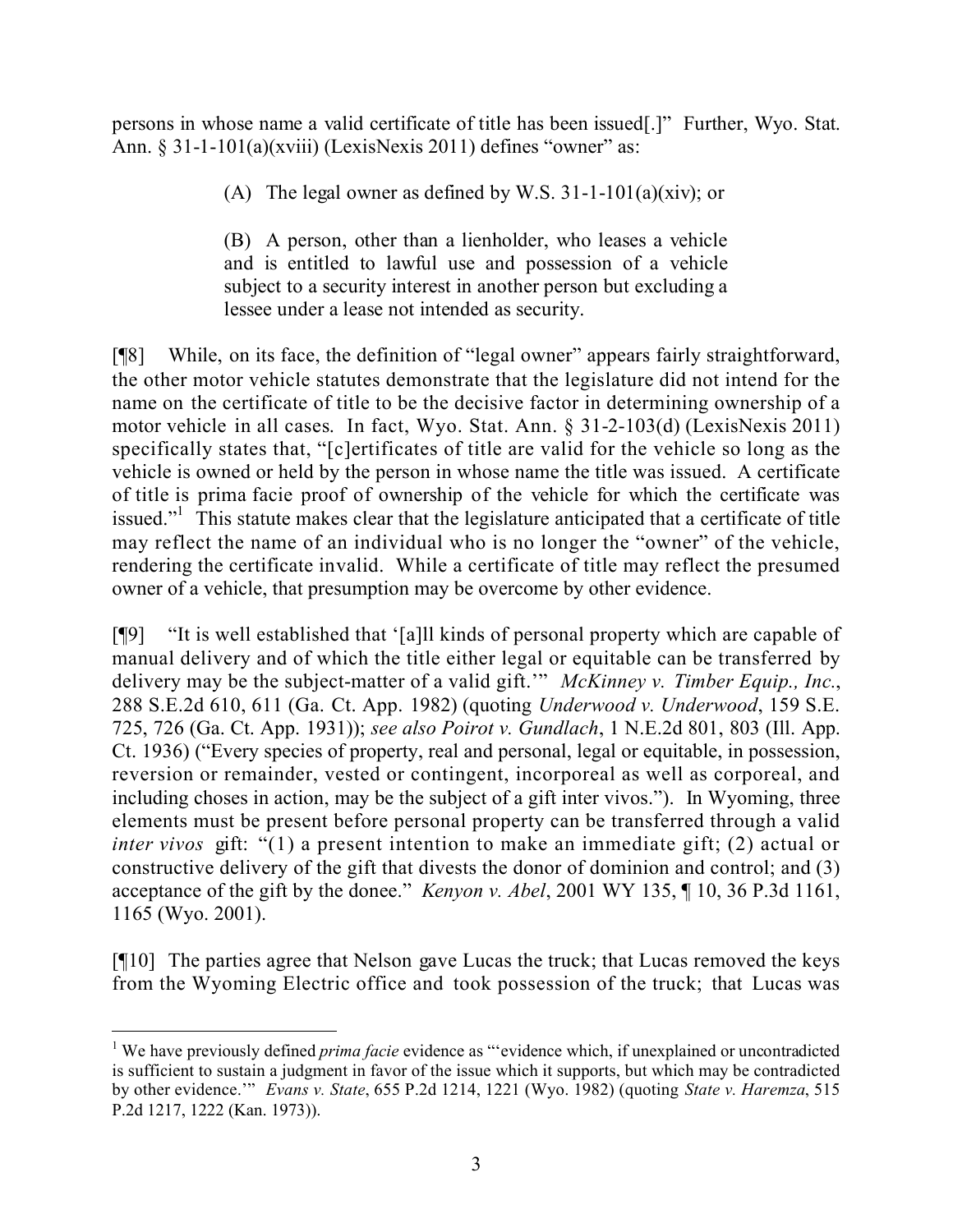responsible for all expenses associated with the truck and purchased insurance; and that Nelson and Wyoming Electric did not exercise any further control over the truck. The fact that Nelson gave Lucas the truck, and allowed him to leave with possession of the truck, demonstrates that Nelson had the present intention to make an immediate gift. Additionally, the stipulated facts show that Nelson actually delivered the truck to Lucas, divesting himself of dominion and control. Finally, the facts show that Lucas accepted the truck when he drove it off Wyoming Electric's property and took responsibility for all expenses related to the truck. The undisputed facts, as applied to the elements of a gift, clearly demonstrate that Nelson transferred ownership of the truck to Lucas through an *inter vivos* gift.

[¶11] Mendenhall argues that Nelson could not complete the *inter vivos* gift to Lucas without transferring the title into Lucas' name. We disagree. The elements of an *inter vivos* gift do not contain a special element requiring the transfer of title if an automobile is at issue. Our focus, again, is on Wyo. Stat. Ann. § 31-2-103(d), which states that a certificate of title simply is *prima facie proof of ownership*, and that a certificate of title is valid only so long as the vehicle is owned by the person whose name is on the title. Further, there is nothing in the statutes that states that a transfer of ownership is void if the buyer or seller fails to comply with the motor vehicle statutes.

[¶12] Instead, we agree with the Restatement of Property with respect to how a certificate of title plays into the transfer of property via an *inter vivos* gift:

> *i. Tangible personal property subject to registered title.* Controlling federal or state law requires registration of the title to certain items of personal property, such as automobiles, boats, or airplanes. The delivery of that type of personal property to an intended donee, or to a third person for the intended donee, with donative intent is effective as between the donor and the donee to place the ownership of the personal property in the donee. The adverse consequences of the failure to register the personal property in the name of the donee depend on the terms of the registration law. The donor's failure to follow the specified procedure for making the transfer casts doubt on the claim of donative intent. Consequently, the donee must establish donative intent by clear and convincing evidence. If the donee carries that burden of proof, the donee may require the donor or the donor's successors to do whatever is necessary to have the title properly registered in the donee's name.

Restatement (Third) of Prop.: Wills & Donative Transfers § 6.2(i) (2003). Since the motor vehicle statutes do not render a transfer void if the parties fail to comply with the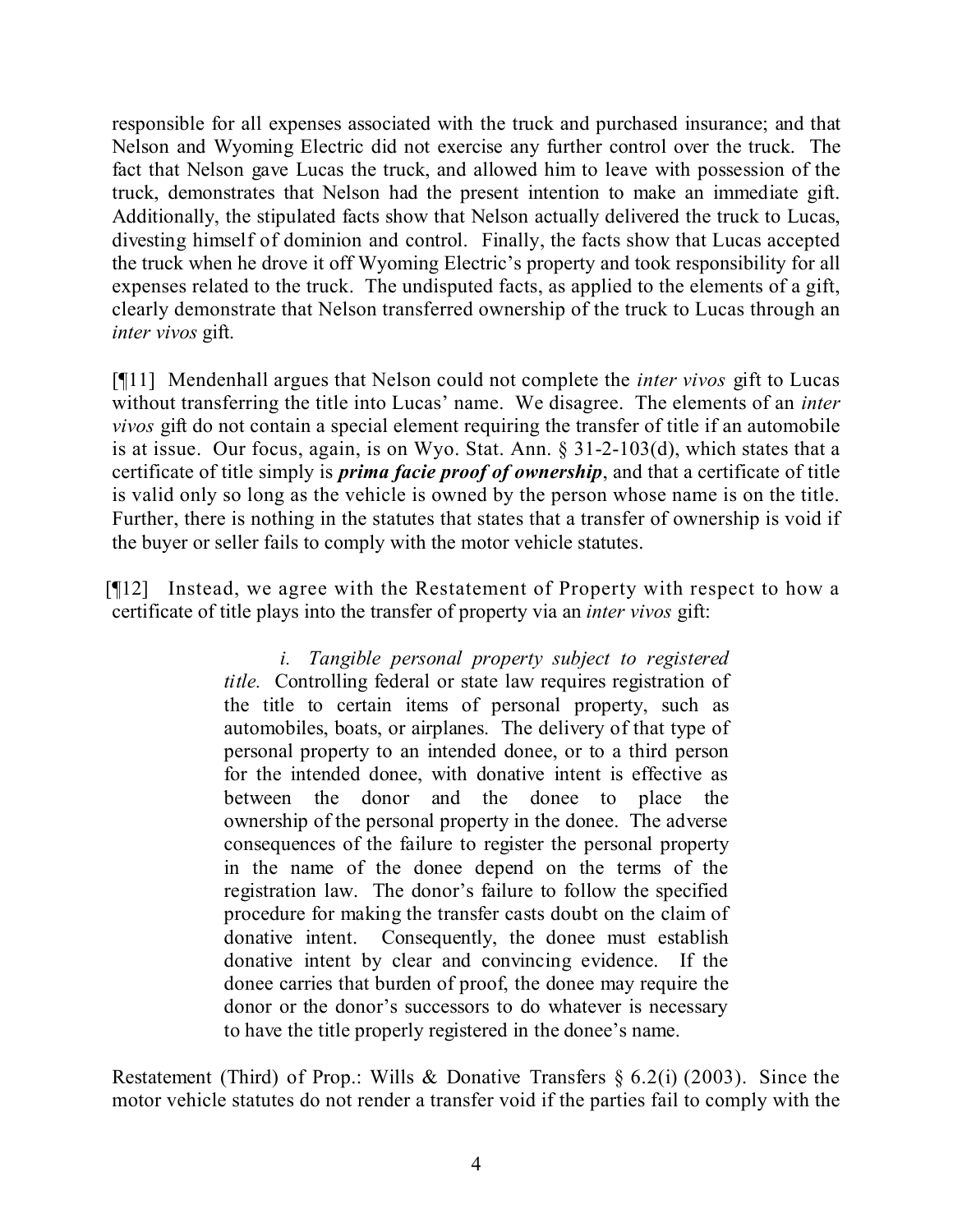statutes, and there is no dispute that Nelson's intent was to give Lucas the truck, the fact that the title was not immediately transferred has no bearing on Lucas' ownership interest in the truck.

[¶13] We also are persuaded that this is the proper conclusion after a review of case law from jurisdictions with motor vehicle statutes similar to Wyoming's. In *Brackin v. Brackin*, 894 N.E.2d 206 (Ind. Ct. App. 2008), the Indiana Court of Appeals had to determine whether the husband had given an automobile to his wife through an *inter vivos* gift, although husband and wife were both named on the certificate of title. *Id.* at 208, 210. The court recognized that Indiana law parallels the Restatement, and that a certificate of title is "indicia of ownership and control" but "is not itself proof of ownership or legal title to the vehicle." *Id*. at 212 (internal quotation marks and citations omitted). Thus, while there is a presumption that the person named on the certificate of title is the owner, that presumption may be overcome by clear and convincing evidence of the donor's intent to gift the vehicle. *Id.* The court did not create a bright line rule that any evidence of a gift, standing alone, may overcome the presumption of ownership when a name is on a certificate of title, but did hold that:

> . . . this court must consider the totality of the circumstances surrounding the gift in question to determine the existence of donative intent. However, we hold, as a matter of law, that where, as here, there is uncontroverted evidence of clear and decisive words of gift and an absence of any evidence to negate donative intent, such evidence clearly and convincingly establishes donative intent despite the presumption to the contrary created by the donor retaining his name on the certificate of title.

*Id*.; *see also Johnson v. Tomlinson (In re Tomlinson)*, 347 B.R. 639, 642 (Bankr. E.D. Tenn. 2006) (it is the intent of the parties and not the certificate of title that determines ownership of an automobile); *O'Fallon v. O'Fallon*, 14 S.W.3d 506, 508 (Ark. 2000) (the intent of the donor can negate the fact that the certificate of title was not transferred); *In re Estate of Curry*, 143 Misc. 2d 252, 254, 255 (N.Y. Sur. Ct. 1989) (The certificate of title is only *prima facie* evidence of the facts appearing on it. Further, the question of whether the automobile was gifted was a proper question under the common law of gifts and not under the vehicle and traffic law.); *Thompson v. Thompson*, 16 Pa. D. & C.3d 778, 781-82 (Pa. C. P. 1981) ("although a certificate of title to an automobile is evidence of ownership, it is not conclusive evidence of the ownership of that motor vehicle").

[¶14] We find that, although the certificate of title was still in Wyoming Electric's name, there is uncontroverted clear and convincing evidence that Nelson intended to give the truck to Lucas and, therefore, at the time Lucas accepted the truck, the *inter vivos* gift was complete. We decline to find that, as a matter of law, the person or entity named on